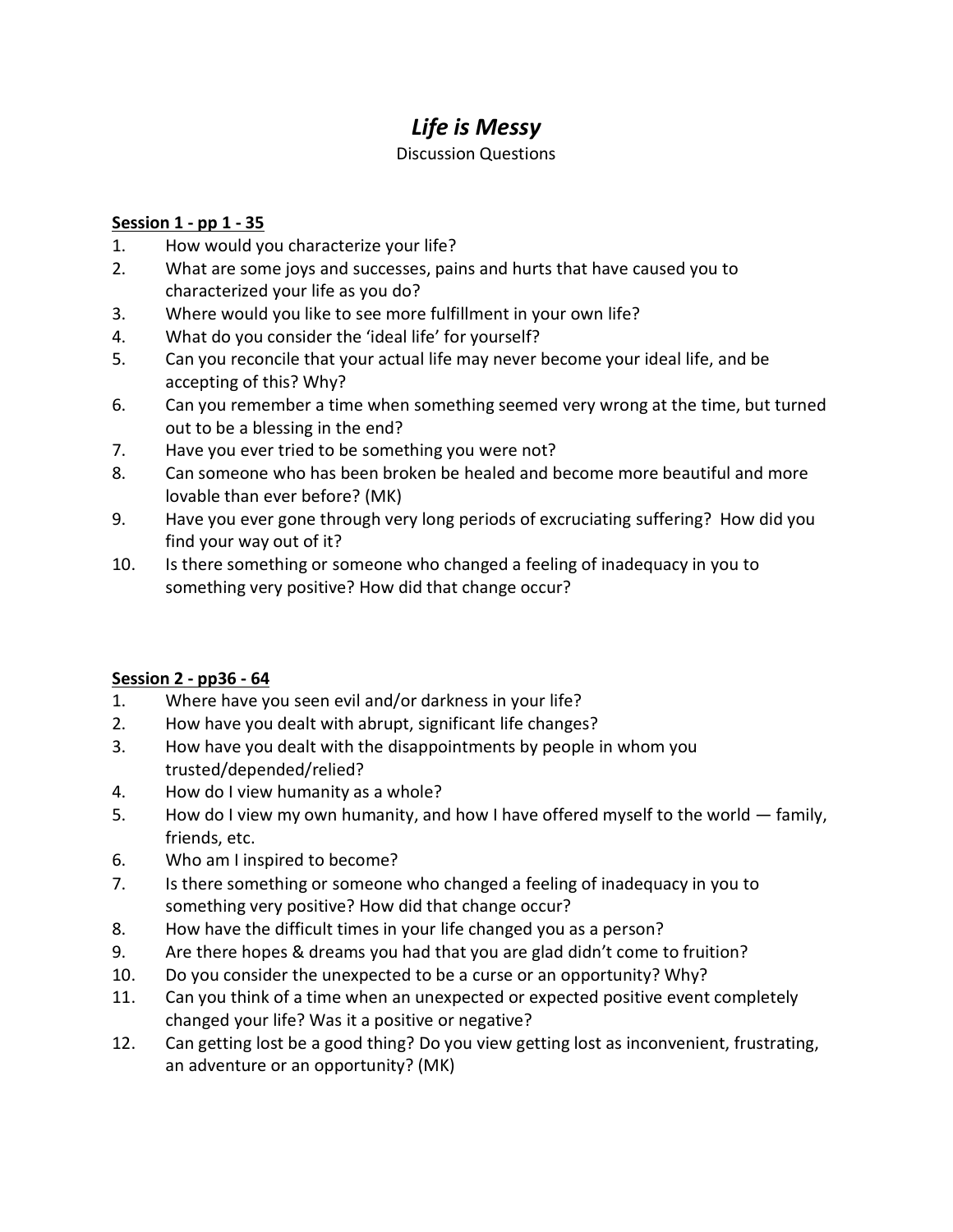#### **Session 3 - pp 65 - 96**

- 1. Do I relish in the life I have the gift of self, family, friends, etc?
- 2. How do I define an ordinary life? Am I ok with myself living an ordinary life?
- 3. How can I let go of the illusion of the 'ideal life' in my mind, and embrace the ordinary life which is mine?
- 4. Can ordinary be amazing? How? Can I change my view to embrace that?

## **Session 4 – pp 96 - 127**

- 1. What are my desires for this amazing ordinary life?
- 2. The Four Absolutes what do they mean to me, for me?
- 3. What is my personal philosophy? Write it out; be specific.
- 4. Concept of Simplicity Reflect on those, and share. Pp110-112
- 5. What in my character allows my life to become complicated? Why do I struggle with saying 'no'?
- 6. Have you ever experienced spiritual depression/desolation? What did you try to do to get out of that feeling?
- 7. Have you ever felt that life was a race and that you need to slow down? How did you come to that conclusion? What steps might one take to address this?
- 8. Do we live in a society of love and respect or a society of brutality? (MK)
- 9. How do you talk to yourself? Is it positive or negative? (MK)
- 10. What yardstick do you use to measure your actions and make decisions? (MK)
- 11. Do you have a philosophy by which you choose to live? (MK)
- 12. Can you identify what the wisest decision you ever made was?
- 13. Have you ever tried to run away from God?
- 14. Think about times in your life when you experienced tranquility. What was different? What or who takes away your peace? Is it worth it? (MK)
- 15. How would your life change if your only goal was to do as much good as possible? (MK)

## **Session 5 - pp 127 - 152**

- 1. Why am I complacent in my own life?
- 2. What am I resolved to change really?
- 3. Am I discouraged with slow, evolutionary change?
- 4. Do I now believe that I can have a messy life, but one that is at the same time peaceful and fulfilled?
- 5. Do I embrace that I have the tools to evaluate myself, my life, and my life circumstances to make changes as necessary?
- 6. How can we as individuals, help to rehumanize society?
- 7. Has anyone ever done a small gesture that changed your day?
- 8. How has "comfort" negatively impacted your life?
- 9. What inspires you? Books? Movies? Comedy? Music? Nature? Prayer? People? How can you find a way to build this inspiration into your daily routine?
- 10. What do you do just for the joy of it? When was the last time you did something just for the joy of it? (MK)